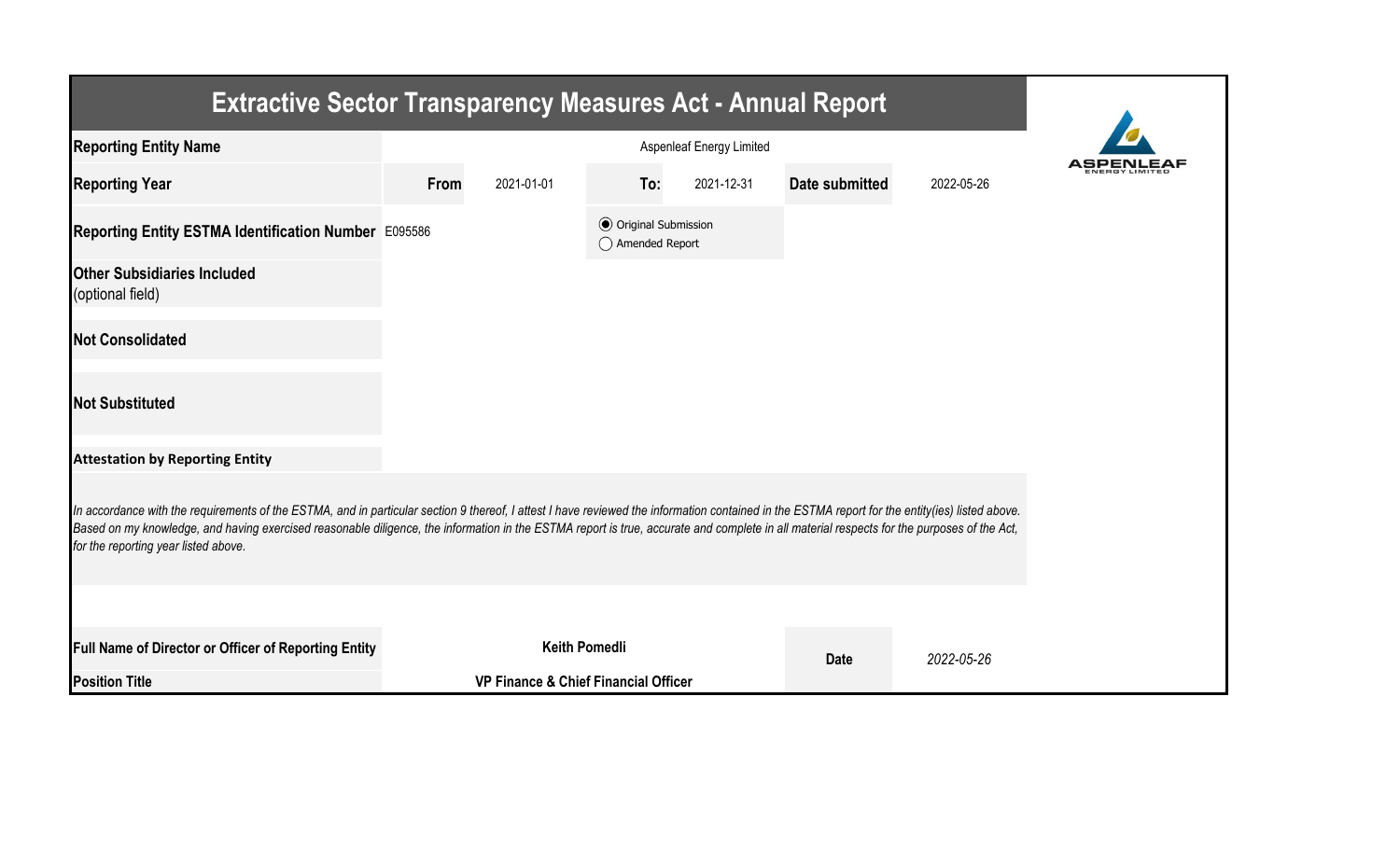| <b>Extractive Sector Transparency Measures Act - Annual Report</b>                                                                                                                                                                                                                                                                                                                                                                                                  |                             |                                                                                 |                                        |                  |         |                                |                |                  |                                               |                                      |                     |
|---------------------------------------------------------------------------------------------------------------------------------------------------------------------------------------------------------------------------------------------------------------------------------------------------------------------------------------------------------------------------------------------------------------------------------------------------------------------|-----------------------------|---------------------------------------------------------------------------------|----------------------------------------|------------------|---------|--------------------------------|----------------|------------------|-----------------------------------------------|--------------------------------------|---------------------|
| <b>Reporting Year</b><br><b>Reporting Entity Name</b>                                                                                                                                                                                                                                                                                                                                                                                                               | From:                       | 2021-01-01                                                                      | To:<br><b>Aspenleaf Energy Limited</b> | 2021-12-31       |         | <b>Currency of the Report</b>  | CAD            |                  |                                               |                                      |                     |
| <b>Reporting Entity ESTMA</b><br><b>Identification Number</b><br><b>Subsidiary Reporting Entities (if</b>                                                                                                                                                                                                                                                                                                                                                           |                             |                                                                                 | E095586                                |                  |         |                                |                |                  |                                               |                                      |                     |
| necessary)<br><b>Payments by Payee</b>                                                                                                                                                                                                                                                                                                                                                                                                                              |                             |                                                                                 |                                        |                  |         |                                |                |                  |                                               |                                      |                     |
| Country                                                                                                                                                                                                                                                                                                                                                                                                                                                             | Payee Name <sup>1</sup>     | Departments, Agency, etc<br>within Payee that Received<br>Payments <sup>2</sup> | <b>Taxes</b>                           | <b>Royalties</b> | Fees    | <b>Production Entitlements</b> | <b>Bonuses</b> | <b>Dividends</b> | Infrastructure<br><b>Improvement Payments</b> | <b>Total Amount paid to</b><br>Payee | Notes <sup>34</sup> |
| Canada - Alberta                                                                                                                                                                                                                                                                                                                                                                                                                                                    | Government of Alberta       |                                                                                 |                                        | 19,780,000       | 810,000 |                                |                |                  |                                               | 20,590,000(1)                        |                     |
| Canada -Alberta                                                                                                                                                                                                                                                                                                                                                                                                                                                     | <b>Big Lakes County</b>     |                                                                                 | 1,800,000                              |                  |         |                                |                |                  |                                               | 1,800,000(2)                         |                     |
| Canada - Alberta                                                                                                                                                                                                                                                                                                                                                                                                                                                    | <b>Kneehill County</b>      |                                                                                 | 100,000                                |                  | 10,000  |                                |                |                  |                                               | 110,000(2)                           |                     |
| Canada -Alberta                                                                                                                                                                                                                                                                                                                                                                                                                                                     | <b>Mountain View County</b> |                                                                                 | 150,000                                |                  |         |                                |                |                  |                                               | 150,000(2)                           |                     |
| (1) GOVERNMENT OF ALBERTA contains:<br>- ALBERTA PETROLEUM MARKETING COMMISSION (Oil, Gas and NGL Crown Royalties). Royalties which were paid-in kind were the fair market value of the volumes using realized commodity prices at the time of transfer.<br>- ALBERTA ENERGY REGULATOR (Yearly AER admin fees and Orphan levy)<br><b>Additional Notes:</b><br>- MINISTER OF FINANCE (Crown surface and mineral rentals)<br>(2) Yearly property taxes and other fees |                             |                                                                                 |                                        |                  |         |                                |                |                  |                                               |                                      |                     |